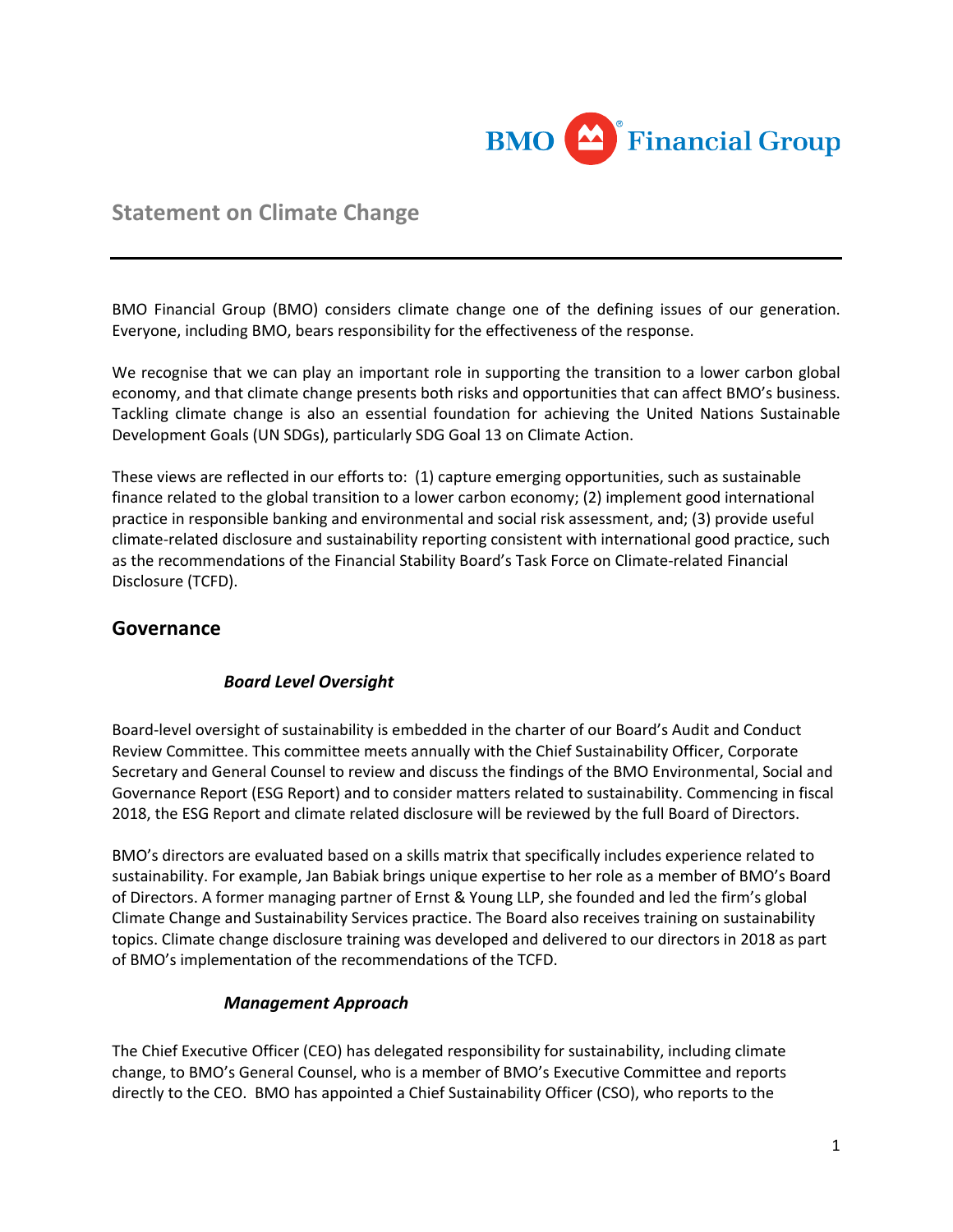Corporate Secretary and General Counsel. The CSO is responsible for the development and execution of sustainability strategy, including internal advisory, stakeholder engagement and disclosure. This mandate includes producing and publishing BMO's annual ESG Report and other related public disclosures, as well as monitoring climate-related issues and developing strategies to manage the risks and opportunities associated with climate change across the organization.

BMO's Sustainability Council, established in 2008, is chaired by BMO's General Counsel and comprises senior leaders from business and corporate support areas across the organization. The Sustainability Council meets quarterly and acts as a support and advisory body to oversee the implementation of BMO's sustainability strategy and discuss topics including climate change risks, opportunities and disclosure.

### *Climate-Related Disclosure*

BMO is currently taking steps to implement the recommendations of the TCFD, which includes qualitative disclosure as well as quantitative analysis of climate-related financial risks relating to lending portfolios. Complete phase-in of the TCFD's recommendations will occur in the coming years in line with the TCFD's recommended implementation period.

Since 2006, BMO has made specific climate-related disclosure in accordance with the CDP (formerly Carbon Disclosure Project) and makes broader public disclosure around sustainability issues in our annual ESG Report.

Additional disclosure around environmental and social risk is also found in our Annual Report, including in the Management's Discussion and Analysis (MD&A). In 2018, the TCFD spotlighted our MD&A disclosure on environmental and social risk as an example of disclosure aligned to the TCFD recommendations around Risk Management. See page 16 of their [September Status Report](https://www.fsb-tcfd.org/wp-content/uploads/2018/08/FINAL-2018-TCFD-Status-Report-092518.pdf).

### *Stakeholder Engagement*

BMO has undertaken stakeholder engagement on the subject of climate change and also participates in working groups that advance understanding of best practices. This includes our origination and involvement in inter-bank discussions of the TCFD through the Canadian Bankers' Association, active participation in the United Nations Environment Programme – Finance Initiative (UNEP FI), which has pioneered emerging practice in TCFD scenario analysis, and investor engagement on our climate change program. In 2017, BMO joined the Carbon Pricing Leadership Coalition (CPLC), a voluntary initiative that brings together leaders from government, private sector, academia, and civil society to share experience working with carbon pricing and to expand the evidence base for effective carbon pricing systems and policies.

## **Strategy**

### *Capturing Opportunities*

BMO has established a Strategic Framework, with Sustainability Principles set out alongside our Strategic Priorities, focused on pursuing our corporate vision and building a foundation of trust with our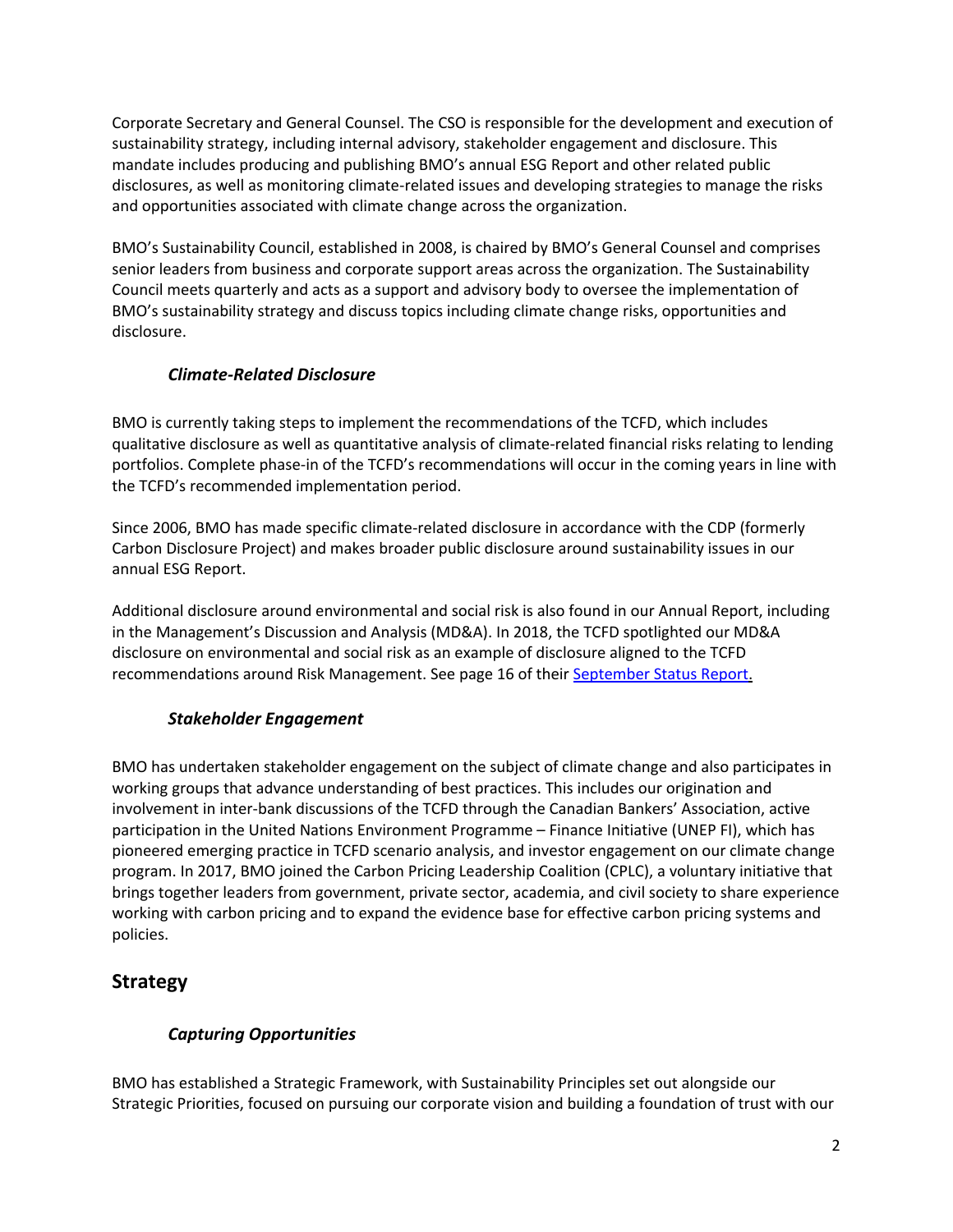stakeholders. This framework is championed by BMO's CEO. Environmental Impact is one of the four pillars of our Sustainability Principles.

Climate change and the global transition to a lower carbon economy will drive new and different demands. BMO's business model is adaptive to market trends, opportunities and client demands, and will respond to these new demands through product innovation.

We recognize an opportunity to differentiate ourselves by developing innovative new products and business services that are related to climate change and by offering financing solutions that can assist our customers during their transition to a low-carbon economy. These opportunities are being captured through our sustainable finance product underwriting and advisory services, including green, social and sustainability bond underwriting and green financing, as well as through innovative approaches to responsible investing taken by BMO Global Asset Management, among other activities. BMO is currently exploring additional ways to capture sustainable finance opportunities as this market grows, driven in part by changing capital flows associated with market and regulatory forces.

#### **Sustainable Finance**

In 2017, BMO Capital Markets recruited a Sustainable Finance Specialist and continues to build client engagement and identify market opportunities for sustainable finance products and services. BMO also has a full-time Green Bond Strategist who writes monthly market intelligence reports for internal and client use. Working groups have been established on sustainable finance and sustainability topics with membership across the enterprise. BMO Capital Markets is also working with the BMO Sustainability Office to identify green and socially beneficial lending activity and improve internal processes for tracking and monitoring such investments that will help organize and guide the growth of our sustainable finance business. A focused climate change and sustainable finance strategy review is being undertaken in 2019 to chart BMO's course over the global transition.

#### **Global Asset Management**

Climate change issues have affected the strategy of our wholly-owned asset manager, BMO Global Asset Management. BMO Global Asset Management is a founding signatory of the UN Principles for Responsible Investment and has a commitment to take financially-material ESG issues – including climate change - into account in all relevant investment strategies. BMO Global Asset Management has responded by taking specific steps to address climate risk. These include:

- Integrating ESG factors, including climate change, into the investment analysis process for all relevant asset classes.
- Authoring a [report](http://www.iigcc.org/files/publication-files/Navigating_climate_scenario_analysis_-_a_guide_for_institutional_investors.pdf) by the Institutional Investors Group on Climate Change on scenario analysis for investors, aimed at supporting the implementation of TCFD recommendations.
- Developing investment products that allow investors to direct capital towards climate solutions or lower carbon investments. These include the Climate Opportunity Partners private equity fund, which is entirely invested in solution providers; and green bond investments, which include two dedicated mandates for institutional investors.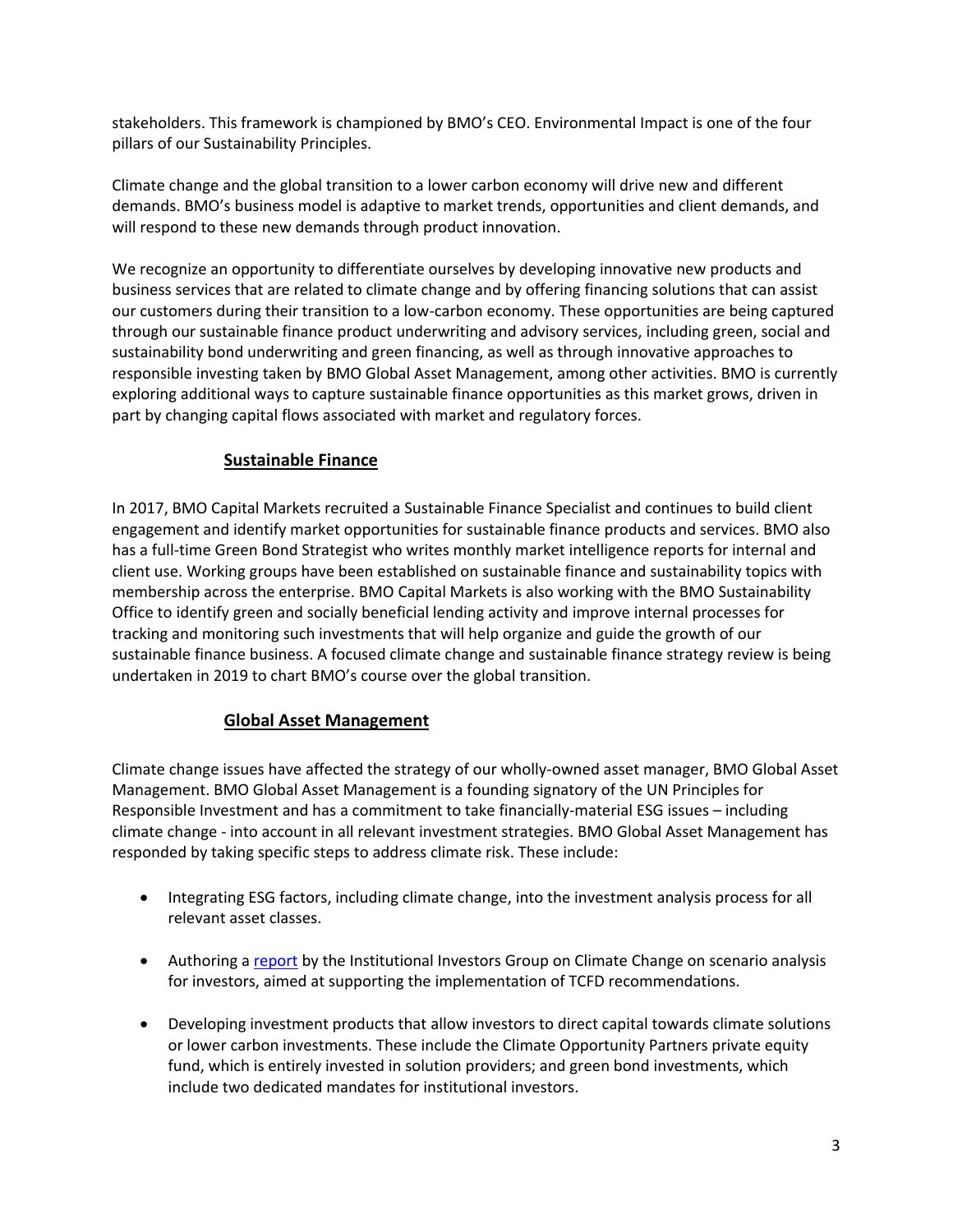- Implementing a comprehensive engagement and proxy voting approach aimed at encouraging investee companies to address climate risks. BMO Global Asset Management is an active participant in the US\$30 trillion Climate Action 100+ initiative, which aims to improve companies' governance, strategy and disclosure in relation to climate change.
- Supporting public policy statements on climate change, such as the Investor Statement, released in 2018, as well as interventions on specific policies such as European emissions trading reforms.
- Taking a transparent approach, including the publication of carbon footprints for two of our Responsible Funds as part of wider impact reporting. BMO Global Asset Management will also be publishing its own response to the TCFD recommendations.

### **Risk Management**

Consistent with the recommendations of the TCFD and emerging best practice, climate-related risks may include both transition risks and physical risks. Transition risks include substitution of goods, new regulations, or other changes to the economic context of our business and the businesses of our clients. Physical risks include physical changes to the earth that could affect our business, including severe weather, flooding or other impacts of climate change. These potential risks exist for all financial institutions, including BMO, in relation to our own operations as well as through exposure to risks of our clients.

BMO's financial condition, liquidity and long-term value creation is evaluated as part of our enterprise-wide risk management approach. This is set out in our [MD&A,](https://www.bmo.com/home/about/banking/investor-relations/annual-reports-proxy-circulars) under Enterprise-Wide Risk Management.

Current approaches to evaluating areas of enterprise risk implicitly include the elements of transition and physical risk identified by the TCFD. Scenario analysis specific to climate change scenarios has not yet been conducted but is being analyzed for implementation in line with the recommendations of the TCFD, which BMO has supported.

BMO's enterprise-wide risk management framework assists the bank in managing its risk-taking activities – including, for example, consideration of growth opportunities in certain sectors. This framework is anchored in the three-lines-of-defence approach to managing risk. See our [MD&A](https://www.bmo.com/home/about/banking/investor-relations/annual-reports-proxy-circulars) for a full description of responsibilities.

Climate change is considered within credit and counterparty risk analysis. Credit risk management begins with lending and credit risk officers who operate in a dual control structure to authorize lending transactions. When evaluating clients, we consider all risks in an integrated fashion, including climate change. Specific guidelines related to climate change are applied to transactions with clients operating in emissions-intensive industry sectors, which involve efforts to understand the borrower's climate change adaptation/mitigation strategies. The output of our client evaluation/process is our credit risk profile which feeds into our overall risk reporting and quarterly disclosure directed at key stakeholders including the Board, regulators, and the investor community.

At the company level, the information gathered is then distilled to determine the impact to our business and in collaboration with the potentially affected areas, a determination of materiality (against other issues and priorities) is made. With respect to climate change, if the risk is material (meaning that it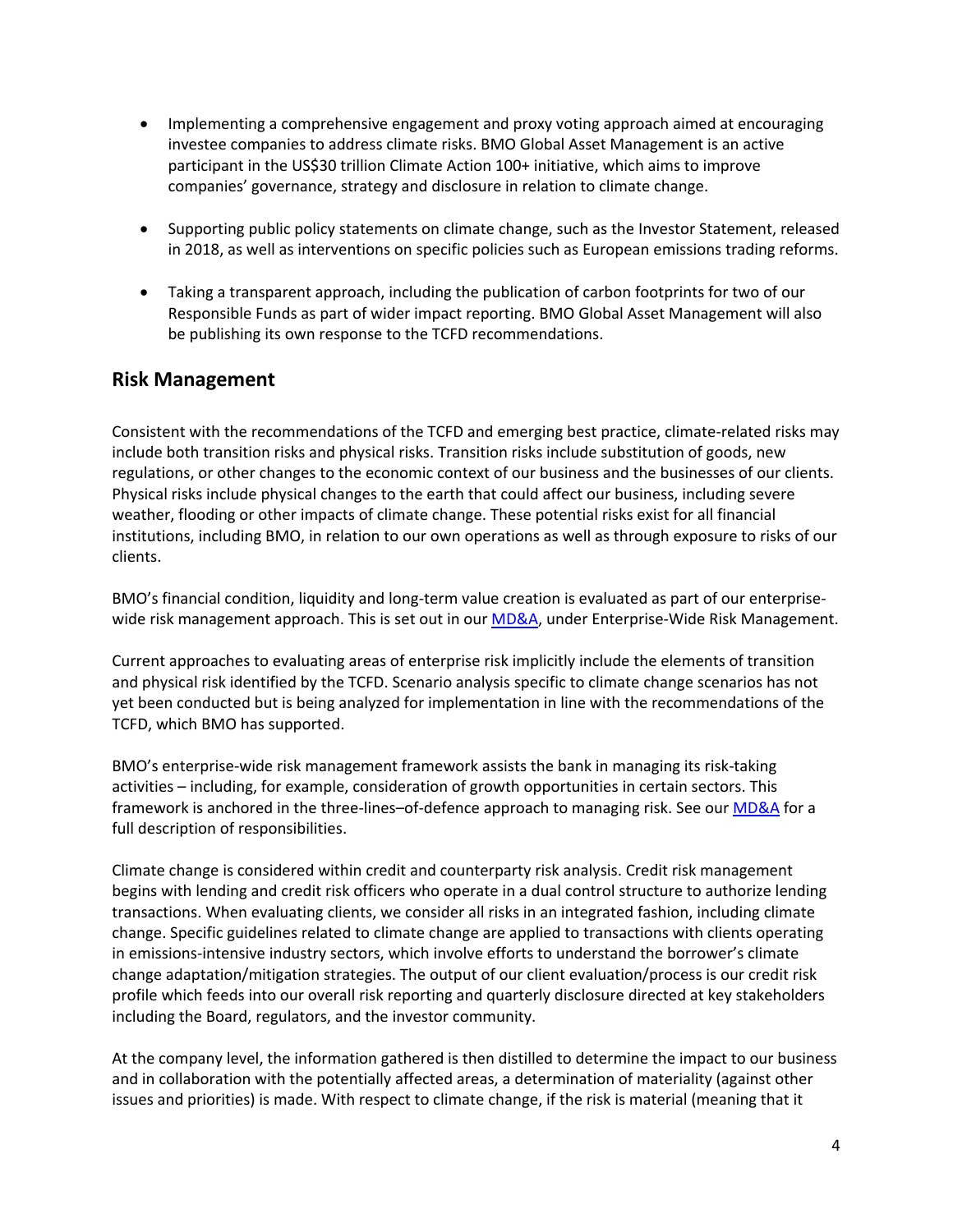would have a negative impact on a company's operating leverage such that they would be unable to meet their financial commitments to us) a mitigation plan is put in place. Other risk types include:

- Market risk, including the risk related to the possibility that the substitution of goods could affect credit risk, as well as the risks associated with our own products and services, is considered in a variety of contexts. These potential exposures also present opportunities that are reviewed in the context of sustainable finance, responsible lending and asset management strategies. BMO's response at the strategic level involves the development of sustainable finance products and services, including responsible banking and responsible lending programs.
- Reputation risk could relate to BMO's perceived actions or lack of action in relation to climate change, our disclosures around climate change or the activities of our clients. BMO monitors reputational risks associated with climate change as part of our overall risk assessments of operational and business risks. Climate-related reputation risks are addressed within the scope of our reputational risk management framework overseen by BMO's Reputation Risk Committee (RRC).
- Legal risk could relate to BMO's actions or alleged lack of action in relation to climate change, our disclosures around climate change or the activities of our clients. BMO monitors other legal risks associated with climate change as part of our overall risk assessments of operational, business and reputational risks.

Material risks are reported in our Annual Report. Our ESG Report also discloses data on our lending to the natural resources sector.

## **Metrics and Targets**

From an operational perspective, we recognize that environmental stewardship is one of today's most pressing global challenges, with climate change in particular presenting a growing threat. Stakeholders expect us to consider the impact that BMO has on the natural environment, both directly in terms of our own operations and indirectly through our purchasing decisions. We expect the same of ourselves. BMO has set and achieved three separate multi-year enterprise emissions reduction targets since 2008 and has worked hard to maintain our carbon neutrality since 2010.

BMO tracks and analyzes our own emissions and tracks new fuel/energy taxes and regulations that could affect our operating costs. We also track weather data for large urban centres in North America where BMO facilities are located to assess potential physical risks to our own operations. These areas of analysis are considered in operational risk and sustainability planning and reporting.

From an enterprise-wide operational perspective, BMO is carbon neutral. In 2017, BMO set a new fiveyear target to reduce absolute carbon emissions by 15% by the end of FY2021, with our FY2016 performance as a baseline. This builds on BMO's reduction of absolute emissions (adjusted to exclude the impacts of weather and other factors) by 13.9% at the end of FY2016, with our FY2012 performance as a baseline. The Environmental Sustainability group within Corporate Real Estate is responsible for establishing and maintaining an operational environmental management system that is aligned with the